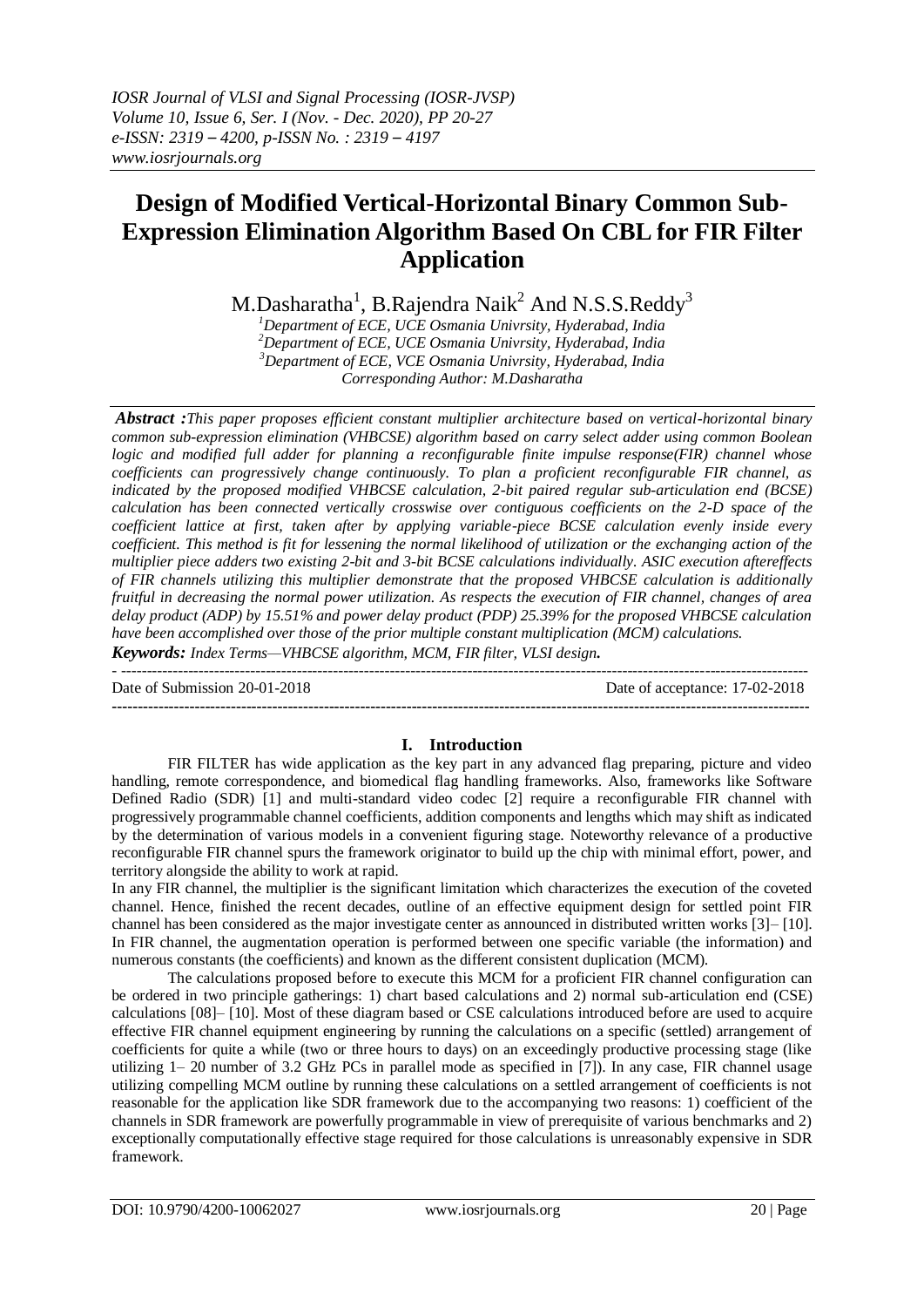A few procedures have been presented for productive reconfigurable steady multiplier outline for any application where the channel's coefficients are changing continuously e.g. multi-standard advanced up/down converter. Paired normal sub-articulation disposal (BCSE) calculation is one of those methods, which presents the idea of disposing of the normal sub-articulation in paired shape for planning an proficient consistent multiplier, and is in this way pertinent for reconfigurable FIR channels with low intricacy. Be that as it may, the decision of the length of the paired normal sub-articulations (BCSs) makes the plan wasteful by expanding the viper step and the equipment cost. The proficiency as far as speed, power, and zone of the steady multiplier has been expanded in the work exhibited in [07] while outlining one reconfigurable FIR channel for multi-standard DUC by picking 2-bit long BCS wisely.

A few systems have been presented for productive reconfigurable steady multiplier outline for any application where the channel's coefficients are changing progressively e.g. multi-standard computerized up/down converter. Twofold normal sub-articulation end (BCSE) calculation is one of those systems, which presents the idea of dispensing with the basic sub-articulation in twofold shape for planning an effective consistent multiplier, and is in this manner material for reconfigurable FIR channels with low multifaceted nature [12]. Be that as it may, the decision of the length of the parallel normal sub-articulations (BCSs) in [12] makes the plan wasteful by expanding the viper step and the equipment cost. The effectiveness as far as speed, power, and territory of the steady multiplier has been expanded in the work introduced in [10] while planning one reconfigurable FIR channel for multi-standard DUC by picking 2-bit long BCS prudently.

Decision of the BCS of settled length (3-bit or 2-bit) in the prior proposed BCSE calculation based reconfigurable FIR channel plans leaves an extension to advance the outlined channel by considering the BCS over the neighboring coefficients and inside a solitary coefficient. The tradition considered for speaking to the info and the coefficient of the prior planned FIR channel as marked extent organize likewise gives an extension to adjust the information portrayal to marked decimal number for more extensive materialness of the proposed FIR channel in any frameworks. On concentrate the previously mentioned written works, it has been figured it out that the advancement of a proficient reconfigurable steady multiplier is especially required for its materialness in any reconfigurable framework.

## **II. Architecture Of Theproposed Vhbcse Algorithm Based Constant Multiplier**

The information stream graph of the proposed vertical-level BCSE calculation based steady multiplier (CM) plan is appeared in Fig. 5. The composed multiplier thinks about the length of the info (Xin) and coefficient (H) as 16-bit and 17-bit separately while the yield is thought to be 16-bit long. In this, the examined inputs are put away in the enlist first and at that point the coefficients are put away straightforwardly in the LUTs. Usefulness alongside equipment design of various squares of the planned VHBCSE based multiplier are clarified beneath in subtle elements



Fig1: Data flow diagram of the CM using VHBCSE algorithm.

1) Sign Conversion Block: Sign change square is required to help the marked decimal arrangement information portrayal for both the information and the coefficient. The engineering of the sign change square is appeared in Fig. 6. There is one 1's complementer circuit to create the altered form of the 16-bit (barring MSB) coefficient. One 16-bit 2:1 multiplexer produces the multiplexed coefficients relying upon the estimation of the most huge piece (MSB) of the coefficient. For negative estimation of the first coefficient, the multiplexed coefficient will be in the modified shape; else it will be as it may be.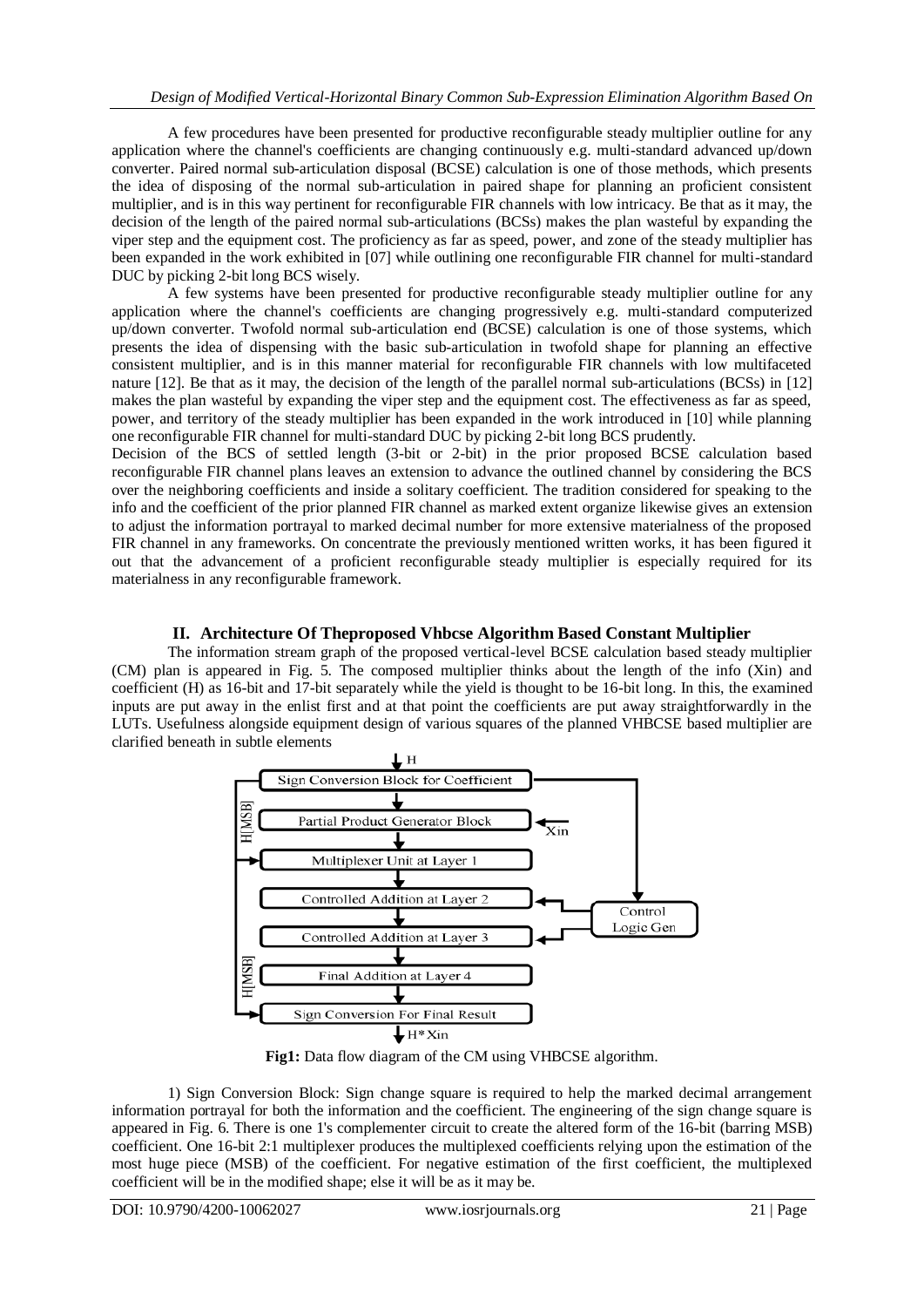

**Fig2:** Hardware architecture of the Sign Conversion Block.

2) Partial Product Generator (PPG): In BCSE technique, move furthermore, include based procedure has been utilized to create the fractional item which will be summed up in the accompanying advances/layers for creating the last duplication result. Decision of the size of the BCS characterizes the quantity of halfway items. In the proposed calculation in the layer-1, 2-bit twofold regular sub-articulations (BCSs) running from "00" to "11" have been considered, which will deliver 4 halfway items. Yet, inside four of these BCSs, a solitary snake (A0) will be required to create the halfway item just for the example "11"; the rest will be created by hardwired moving. For the coefficient of 16-bit length, 8 incomplete results of 17, 15, 13, 11, 9, 7, 5, and 3 bits (P8-P1) will be created by right moving the principal halfway item (P8) by 0, 2, 4, 6, 8, 10, 12, and 14 bits separately. This procedure helps in lessening the multiplexer's size which is utilized alongside select the best possible halfway item relying upon the coefficient's twofold esteem.



**Fig3:** Block diagram of the Partial Product Generator Unit.



**Fig4:** Block diagram of the control logic generator unit.

3) Control Logic (CL) Generator: Control rationale generator piece takes the multiplexed coefficient (Hm[15:0]) as its info furthermore, bunches it into one of 4-bit each (Hm[15:12], Hm[11:8], Hm[7:4], and Hm[3:0]) and another of 8-bit each (Hm[15:8], Hm[7:0]). As per the calculation said in Section IV, the CL generator piece will create 7 control signals depending on the balance check for 7 distinct cases. The design for the control flag generator square is appeared. The control motion for 8-bit correspondence check supposedly is delivered through the control signals produced from the 4-bit fairness check.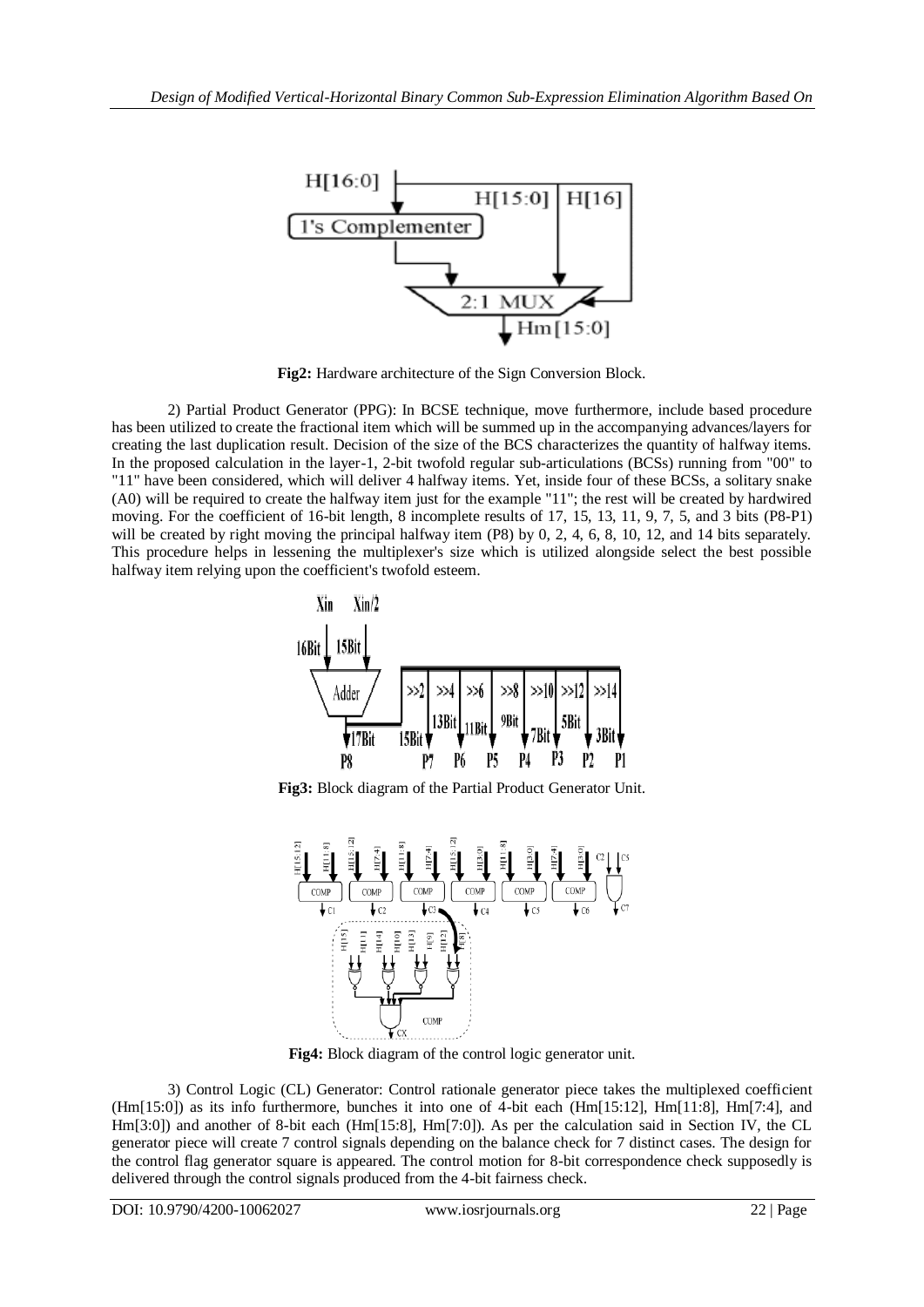

**Fig5:** Architectural details of the controlled addition at layer-2 block.



**Fig6:** Hardware architecture of the controlled addition at layer-3.

4) Multiplexers Unit: The multiplexer unit is utilized to choose the suitable information produced from the PPG unit depending on the coefficient's twofold esteem. At layer-1, eight 4:1 multiplexers are required to deliver the halfway items agreeing to the 2-bit BCSE calculation connected vertically on the MAT. The widths of these 8 multiplexers are 17, 15, 13, 11, 9, 7, 5, and 3-bit each rather than 16-bit for all, which would decrease the equipment furthermore, control utilization.

5) Controlled Addition at Layer-2: The incomplete items (PP) produced from eight gatherings of 2-bit BCSs are included for the last duplication comes about which have been performed in three layers. As per the BCSE calculation [12] proposed before, layer-2 requires four expansion (A1-A4) operations to whole up the eight PPs. Rather than coordinate expansion of these PPs, the controlled expansion operations are performed at layer 2 agreeing to the proposed VHBCSE calculation. These adders (A1-A4) are controlled relying upon the control signals (C1-C6), which were created in view of 4-bit BCSE from the control flag generator piece. The design of this square is appeared in Fig. 9, which uncovers that the spread postponement will be the most extreme between the ways which has been utilized to create AS2, AS3, AS4.



**Fig7:** Constant Multiplier architecture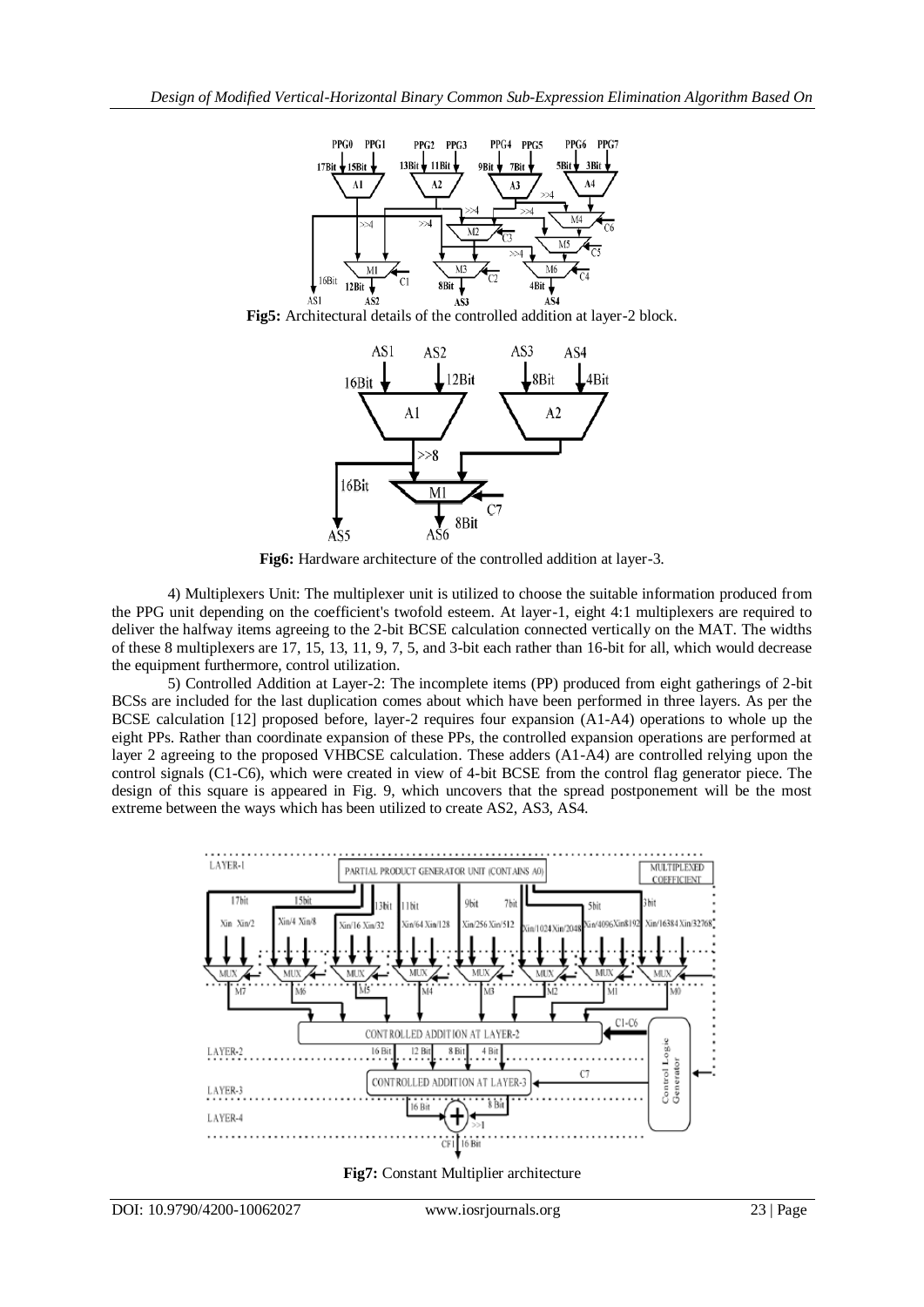6) Controlled Addition at Layer-3: The four multiplexed aggregates (AS1, AS2, AS3 and AS4) created from layer-2 are presently summed up in layer-3. In our calculation, controlled increments are performed, rather than coordinate expansion of these four wholes as appeared in Fig. 10. Thus, this expansion (A6) is controlled by the control flag (C7) which has been created in view of 8-bit BCSE from the CS generator square. it is finished up that the proliferation deferral will be 7) Final Addition on Layer-4: This square plays out the expansion operation between the two entireties (AS5-AS6) created by layer-3 to at long last create the increase result between the input and the coefficient. The piece graph of the general consistent increase is appeared.

### **III. Proposed System**

In this proposed system we are designing the 16 bit adder using common Boolean logic. In this common Boolean logic we are using a modified full adder for less time delay.

The proposed adjusted full adder circuit as appeared comprises of two 2:1 MUX and a XOR gate. In the proposed structure, one XOR gate in the ordinary full adder is supplanted by a multiplexer square so that the basic way delay is limited. As can be seen from, the basic way delay is utilization of the full snake can be decreased. The proposed full adder is connected into exhibit multiplier decrease stage to approve the adequacy. In exhibit structure the fractional items is separated into specific levels. In each level, at whatever point there are three bits, full snake must be utilized. Out of the three data sources, one information and its supplement is given as contributions to the principal multiplexer. The other two data sources are given to XOR entryway, the yield of which will go about as a select line to both the multiplexers. The contributions of the second multiplexer are, the bits other than the convey bit. This one of a kind method for planning prompts the lessening of the exchanging action, which thus diminishes the power. Likewise, the basic way delay is likewise lessened contrasted with the existing outlines examined in writing, which prompts lessening in deferral and subsequently expanding the speed. Operation of the proposed full snake can be clarified as takes after:

a) When both B and C are zero or one, aggregate  $= A$ ;

b) When both of B or C is one and another is zero, sum=A;

c) When both B and C are zero or one, carry= B;

At the point when both of B or C is one and another is zero, carry=A;



**Fig8:** Proposed Full Adder

In proposed architecture, an area-efficient carry select adder by sharing the common Boolean logic term to remove the duplicated adder cells in the conventional carry select adder is shown in this way, it saves many transistor counts and achieves a low power. Through analyzing the truth table of a single bit full adder, to find out the output of summation signal as carry-in signal is logic '0' is the inverse signal of itself as carry-in signal is logic '1'. By sharing the common Boolean logic term in summation generation, a proposed carry select adder design. To share the common Boolean logic term, it only needs to implement one OR gate with one INV gate to generate the carry signal and summation signal pair. Once the carry-in signal is ready, then select the correct carry-out output according to the logic state of carry-in signal.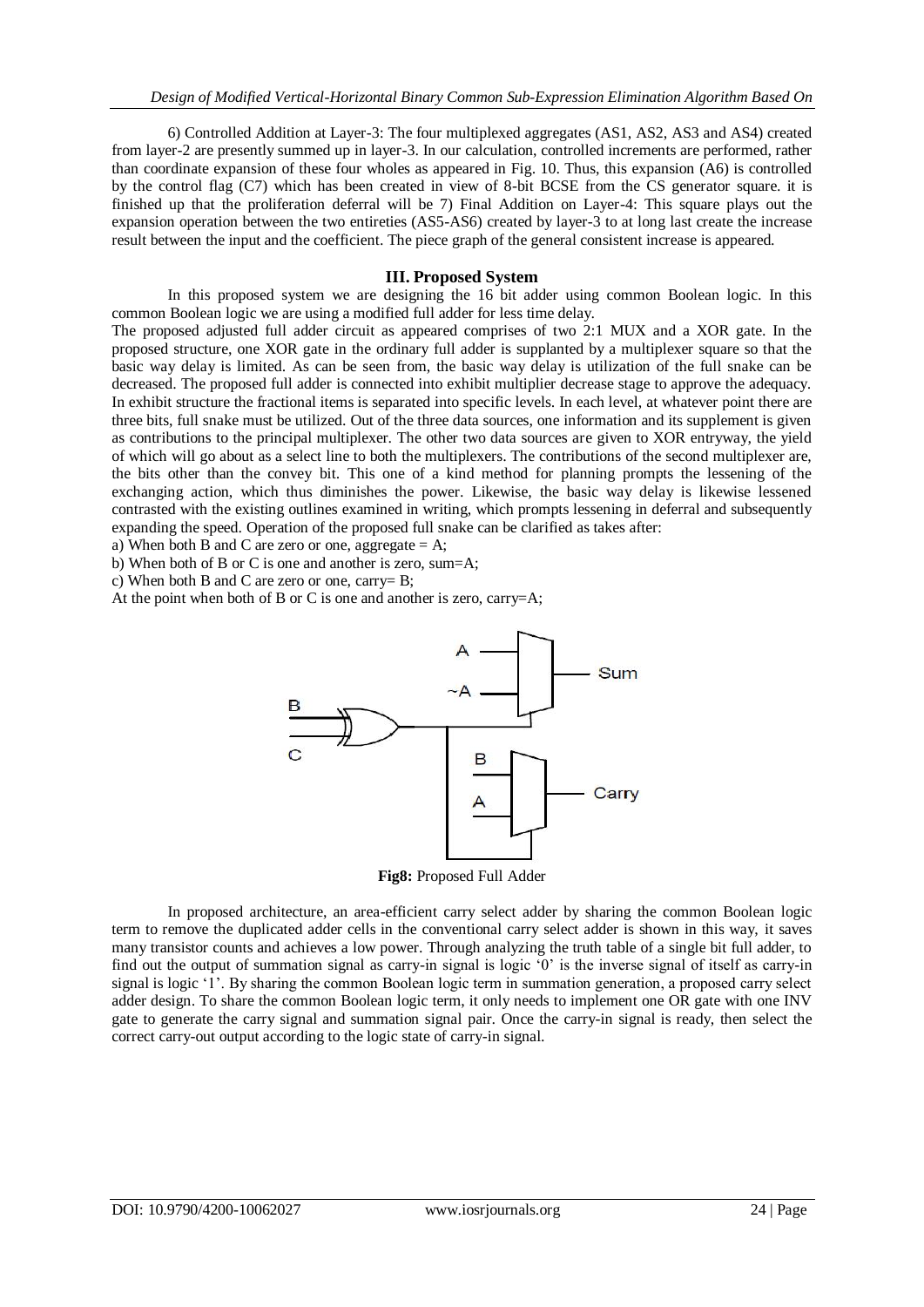

## **IV. Results And Discussions**

The modified VHBCSE algorithm based constant multiplier architecture have been implemented using Verilog Hardware description language and simulated using Xilinx ISE simulator. The synthesis results obtained are targeted for SPARTAN 3E XC3S250E FPGA. Table1 Shows that 15.51% reduce in ADP and 25.39% Reduce in PDP.



**Fig10:** RTL Schematic for the proposed design



Fig11: Simulation output for the proposed design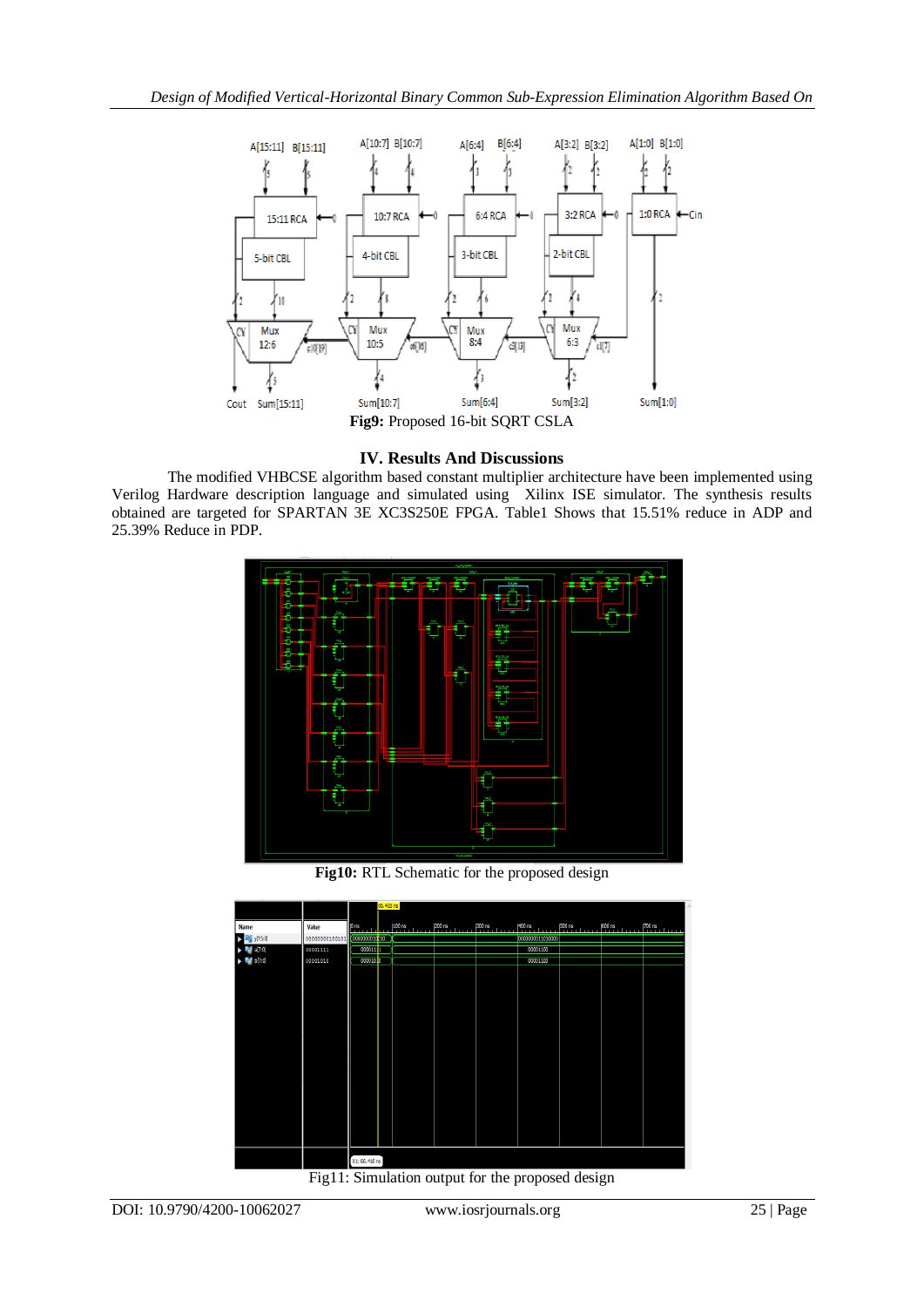| Design   | Delav  | ADP   | <b>PDP</b> |
|----------|--------|-------|------------|
| Existing | 22.290 | 3.655 | 17.386     |
| Proposed | 17.776 | 3.164 | 13.865     |

|  | Table 1: Comparison of ADP and PDP of existing and proposed |  |  |  |  |
|--|-------------------------------------------------------------|--|--|--|--|
|--|-------------------------------------------------------------|--|--|--|--|

### **Table1::Comparison of Delay for existed and proposed Systems**





**Fig 13:** Power Delay Product for proposed and existing system

## **V. Conclusions**

With a view to actualizing a proficient settled point reconfigurable FIR channel, this paper presents one new vertical-level BCSE calculation which evacuates the underlying normal sub-articulations (CSs) by applying 2-bit BCSE vertically. Encourage end of the CSs has been performed through finding the CSs exhibit inside the coefficients by applying BCSEs of various lengths on a level plane to various layers of the move and include based steady multiplier engineering. It has been demonstrated that the proposed calculation effectively lessens the normal exchanging exercises of the multiplier square adder contrasted with those of 2-bit and 3-bit BCSEs (settled piece vertical BCSE) separately. Lessening of exchanging exercises amid equipment usage of various FIR channels brings about bringing down the normal power utilization by 32% and 52% relative to these two calculations individually. Usage comes about uncover that there are impressive measure of energy reserve funds for higher request channel as a substantial number of matches can be found for more number of coefficients. The proposed modified VHBCSE calculation sets up enhancements of productivity of 15.51% of area delay product (ADP) and 25.39% in power delay product (PDP) when contrasted with those of before proposed VHBCSE calculation based FIR channel. Augmenting the proficiency furthermore, supporting the marked decimal information portrayal for both the info and coefficient make the proposed steady multiplier in view of VHBCSE calculation more reasonable for next age productive frameworks like programming characterized radio.